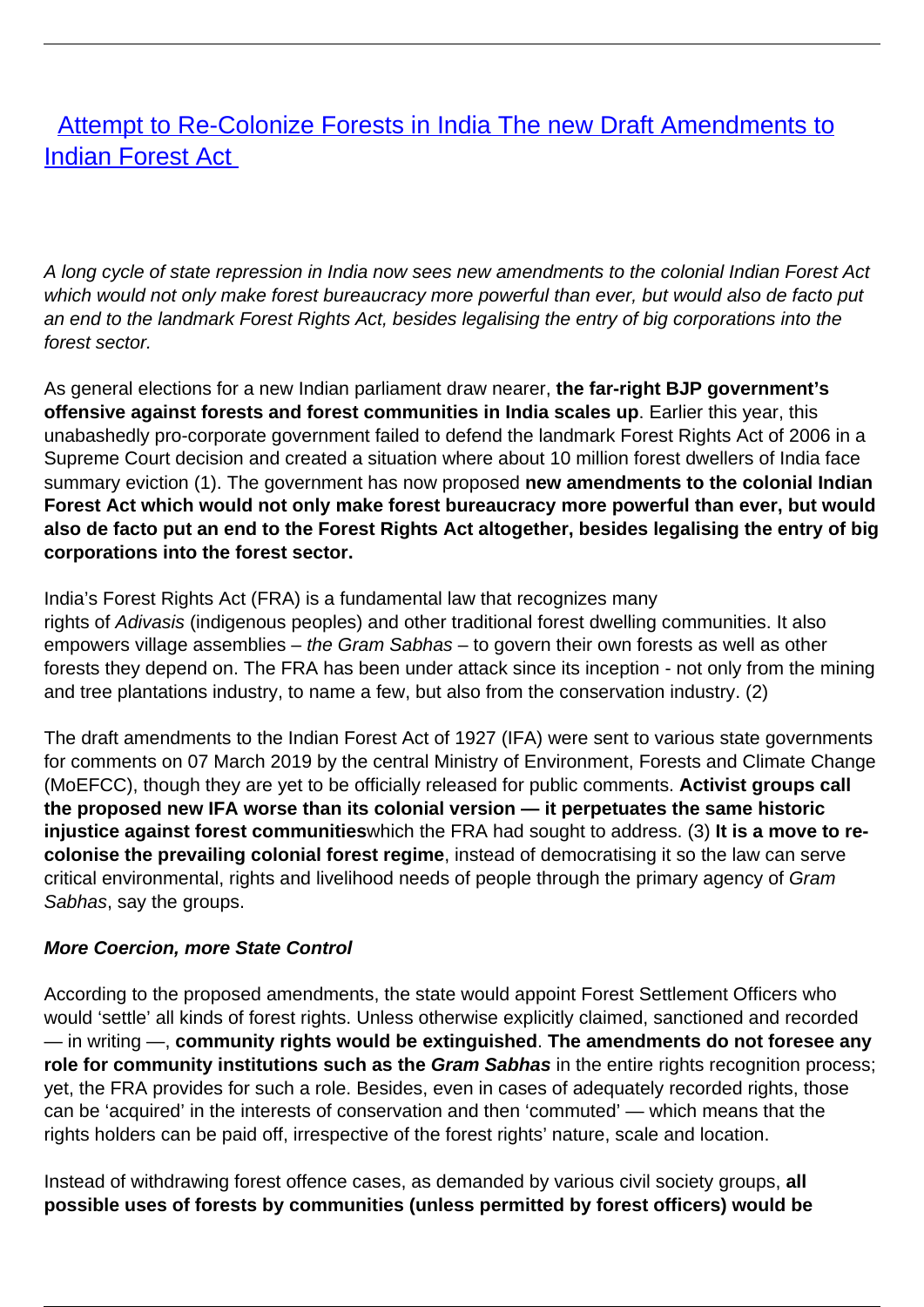**criminalized**. Entering a forest without permission would constitute a 'forest offence'; and people can be picked up and detained on mere suspicion of a possibility of an offence being committed, their houses broken into and searched, all without any warrant. These provisions violate Articles 21 and 22 of the Indian Constitution, as pointed out by many activist groups in India. (4)

**The draft amendments introduce a new legal category called 'production forests' which makes room for large-scale privatization.** These new 'production forests' that can be notified in all kinds of forests, can be used for 'sustainable' forestry operations such as logging, monoculture commercial plantations and ecosystems services trading, including carbon trading under REDD plus.

In cases of possible conflicts emerging between the state and people or villages over the ownership and control of forests, such forests can be taken over by the state.

## **Policy Reforms: Movements use FRA to Stop Deforestation**

This turn of events was not really unexpected. Neoliberal policy reforms enacted or proposed in the last five years seek to undo democratic reforms such as the landmark 2006 Forest Rights Act (FRA) and Amendments to the Wild Life Protection Act of 2006, initiated during the tenure of the previous United Progressive Alliance (UPA) government. Both pieces of legislation, in particular the FRA, together with the 1988 National Forest Policy and the 1996 PESA (Panchayat Extension Act to the Scheduled Areas), sought to provide a policy framework that brought welcome reliefs for the beleaguered forest communities in India and marked significant departures from the colonial model of forest management based on coercion and extraction.

**The FRA in particular seeks to replace the infamous forest raj — feudal-colonial rule of forest bureaucracy — with decentralised and localised control and governance**. In the long term, this will enable better-looked-after and cared-for biodiverse forests in place of a bricolage made of logging coupes, monoculture commercial plantations and so-called 'human-free' wild life parks, all of which relentlessly displace forests and their complex ecologies made of human and non-human inhabitants. No wonder that the state was unwilling to implement the law. Forest officers of all ranks, corporateowned media and big conservation NGOs kept on opposing FRA from day one. Inversely, new movements in opposition to extractive industries and state stranglehold over forests increasingly started to mobilise around the implementation of FRA. The **new movements picked up older legacies and threads, and turned state laws such as FRA and PESA into sites of new struggles.** 

In the last two decades, strong tribal and peasant movements against mining and forced industrialization erupted in forest and coastal areas of Odisha. In Niyamgiri, the Dongria Kondh, a typical forest community, mobilized successfully against a proposed bauxite mining project by the infamous Vedanta group, which would have otherwise destroyed their forest and livelihoods. As in Niyamgiri, the farmers of Jagatsingpur successfully invoked FRA in their long struggle against forced land acquisition by the state to set up a huge plant by the Korean steel giant Posco. In Mahan, in Madhya Pradesh, the forest communities organised under the banner of Mahan Sagharsh Samiti (MSS) succeeded to stop a coal mining project jointly owned by Esaar and Hindalco, which threatened to destroy 1200 acres (over 486 thousand hectares) of old Sal forests, besides displacing 54 forest-dependent villages and their 500,000 residents. (5) Forest communities, including the indigenous Madia Gonds in the Gadchiroli district of Maharshtra, have long been opposing the string of proposed iron mines, which would directly destroy approximately 15,000 hectares of dense forests and will affect another 16,000 hectares. In the neighbouring Korchi area, gritty community resistance forced premature withdrawal of an iron mining project. (6) In the Sarguja and Raigarh districts of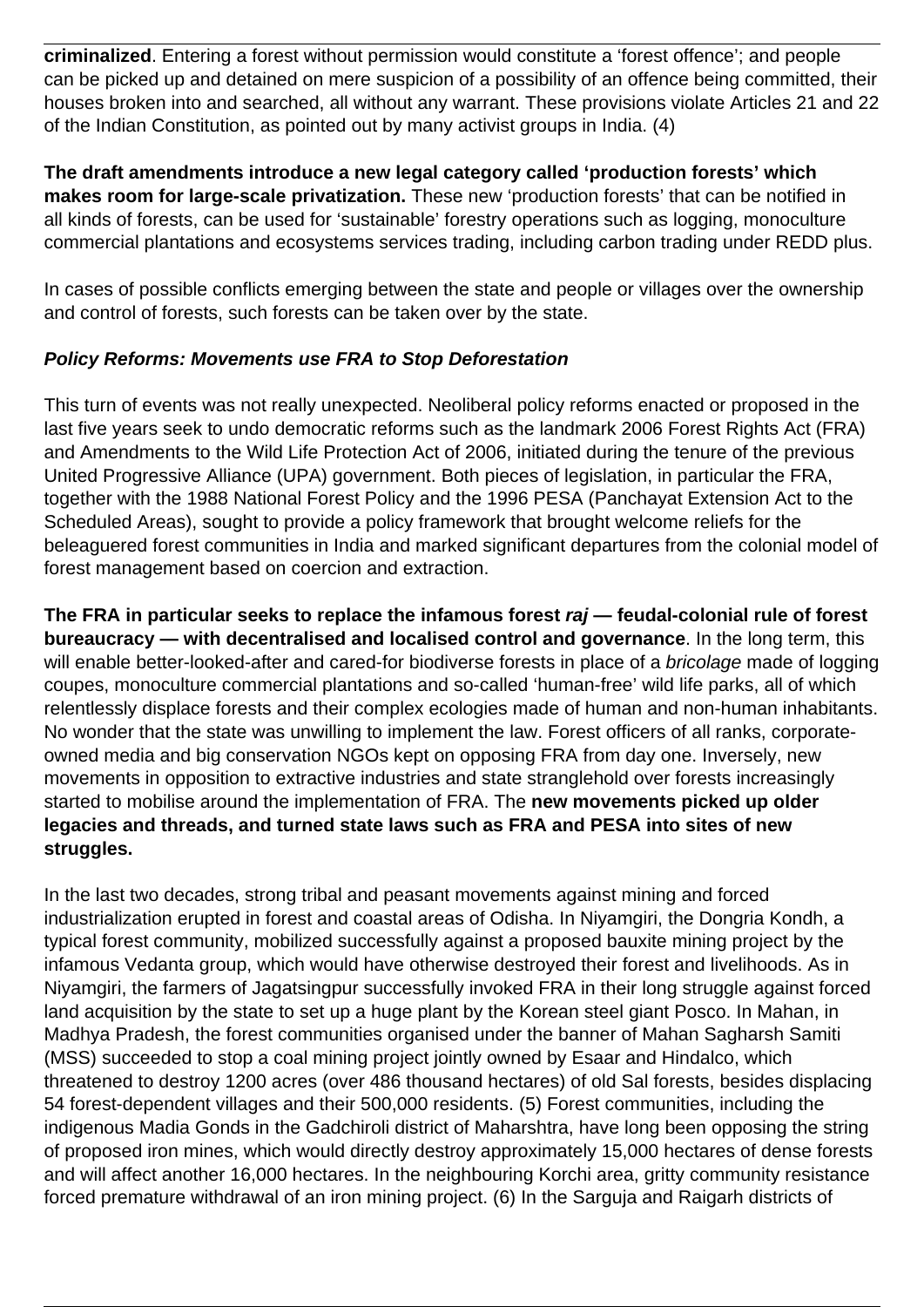Chattisgarh, the communities mobilised against coal mining. (7) In other areas of Chattisgarh, Madhya Pradesh, Maharashtra, Jharkhand and West Bengal, communities and their movements have assumed control of their forest spaces, stalling and sometimes stopping logging operations by the forest department. (8)

## **State Responds with more Deforestation**

Though popular resistance has been using state laws such as FRA and PESA to stop deforestation and elaborate legal provisions are in place for community control of forests, these did not seem to deter the Indian state from going ahead with organised deforestation.

According to official statistics for forest 'diversion' compiled by the Ministry of Environment, Forests and Climate Change, **a total of 1.5 million hectares of forests were diverted in the time period 1980-2019**. From this, more than half a million were for **mining**, the rest for **thermal power**, **transmission lines**, **dams** and other projects. (9) In the last three years (2015-18) alone, the Indian Government has given 'forest clearances' for **clear-cutting more than 20,000 hectares of forests** (10), most of them dense.

Under FRA, the process of forest diversion mandatorily includes the community consent on completion of forest rights recognition process, which has meant that **such forest clearances have been routinely issued on the basis of consents obtained largely by coercion and fraud**. (11) The Government counts such rampant 'diversions' of forests among the 'organised' and 'managed' drivers of deforestation, and apparently does not list emissions caused by those in its greenhouse gas emissions inventory. It, however, collects huge sums of money from the commercial users of forestlands according to **its controversial Compensatory Afforestation (CA) protocol, which obliges industries and other forest users to pay for 'compensating' their destruction with new plantations and ecosystem services** (12). After the enactment of the Compensatory Afforestation Act 2016 (CAF Act), the accumulated CA funds would now reach the state forest departments with greater ease, and as the activist groups apprehend, these would be increasingly **used to undermine community control of forests**. Completely ignoring widespread opposition against the new CAF act and in abject violation of FRA, the Indian state is seeking to institutionalise and legitimise the process of putting the country's forests on sale.

## **Attack on FRA: Neoliberal reforms**

While efforts to dilute the Forest Rights Act started during the tenure of the previous United Progressive Alliance (UPA) government, systematic and relentless attacks on the legislation started only after the present BJP government came to power in 2014. In the same year, India's National REDD plus strategy was released, which called for wholesale commodification of India's forests in the name of climate change mitigation. In 2015, the government came out with a prescription for privatising India's forests, which had to be shelved because of widespread protests. In 2016, the infamous Compensatory Afforestation Act was passed. In 2018, the National Forest Policy was launched, which prescribed, among other things, unimpeded entry of corporate capital in forestry, besides legalising joint forest management (JFM), a system of so-called 'participatory forest management' where the Forest Department creates and controls communities for forest protection.

**Despite FRA and its empowering provisions, people's access to forests have consistently been curtailed and criminalised**: the state keeps harassing and persecuting communities and movements trying to implement FRA on their own, and criminal cases are lodged against not only the community activists and Gram Sabha members asserting their rights and powers under FRA but also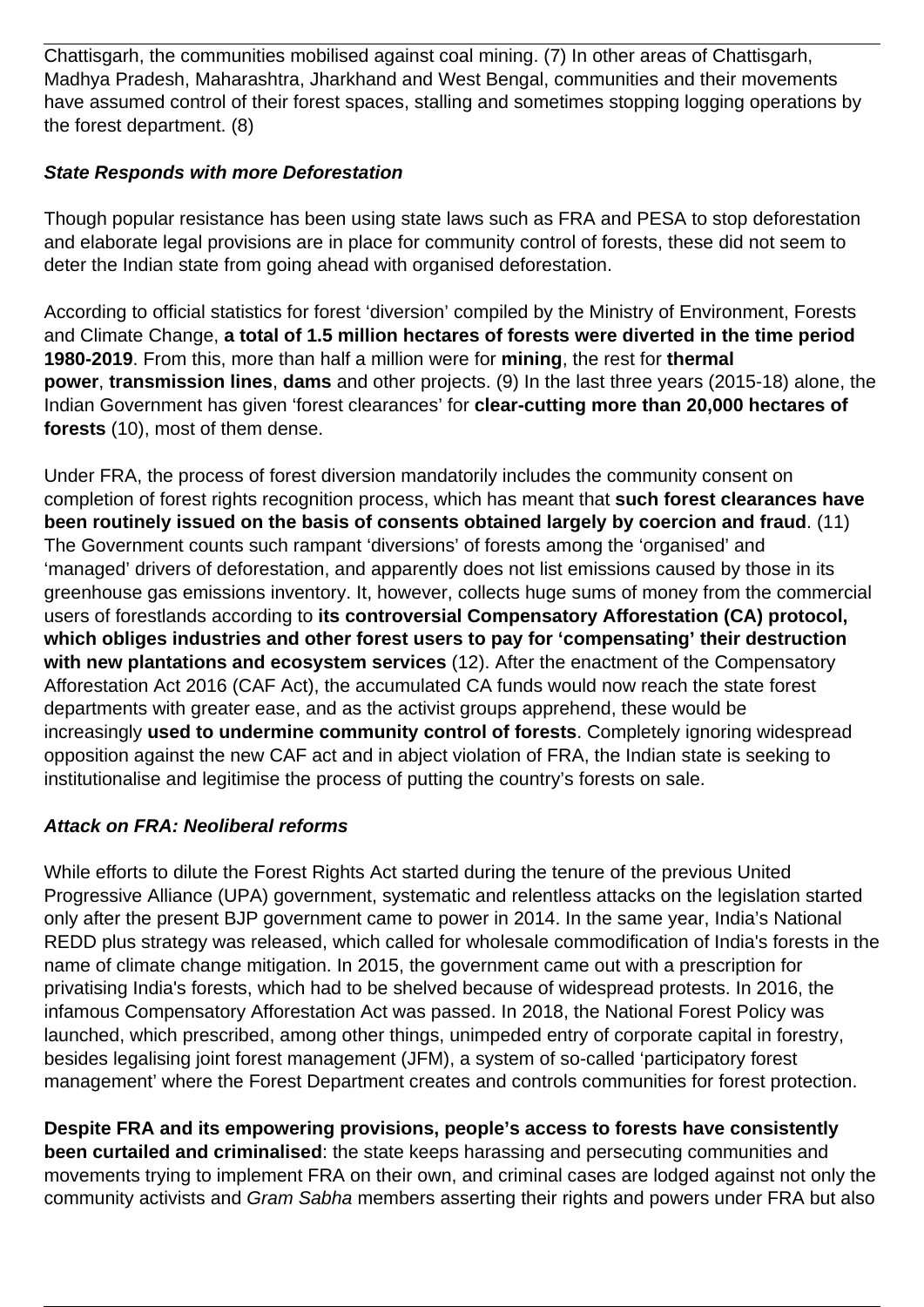marginalised people not aware of the law. The National Crime Record Bureau reports (2014, 2015) on environmental crime in India reveal that 77 per cent of the total 5 846 cases recorded in 2014 are related to violations of the Indian Forest Act of 1927 and the Wildlife Protection Act. Most of the cases were against tribal communities and peoples. (13)

**This sequence of events embodies a never-ending cycle of state repression, the latest instances of which are the much-discussed February 2019 eviction order by the Indian Supreme Court and the Indian government's proposed amendments to the Indian Forest Act**. On 13 February 2019, the Supreme Court, while hearing a long-pending petition against FRA (the contention was that more forest rights meant increased deforestation and the rights holders were largely 'encroachers' in state forests) filed by certain conservation NGOs and retired forest officers, ordered that in all cases of 'final rejection' of forest rights claims under FRA, the claimants have to be summarily evicted. If carried out, this order would mean eviction of about ten million forest dwellers. After vociferous protests from all sections of the society, the eviction has been temporarily put on hold. Immediately afterwards, the Indian government came up with the draft amendments to the Indian Forest Act which in effect puts an end to FRA and makes forest officers sole authority to **privatise forests and deny communities' forest rights, ostensibly in the interest of climate change mitigation, 'production' forestry and conservation**. (14)

Soumitra Ghosh

All India Forum of Forest Movements (AIFFM)

(1) See WRM 242 bulletin, ["Indigenous Baiga Women in India: Our story should be heard](https://wrm.org.uy/articles-from-the-wrm-bulletin/section1/indigenous-baiga-women-in-india-our-story-should-be-heard/)", February 2019

(2) For more information on FRA and other forest movements in India, see WRM 209 bulletin, ["Indian](https://wrm.org.uy/articles-from-the-wrm-bulletin/section1/indian-forest-struggles-the-quest-for-alternatives/) [Forest Struggles: the quest for alternatives](https://wrm.org.uy/articles-from-the-wrm-bulletin/section1/indian-forest-struggles-the-quest-for-alternatives/)", December 2014.

(3) Joint Press release by Community Forest Resources-Learning and Advocacy (CFR-LA), All India Forum of Forest Movements (AIFFM), Mahila Kisan Adhikar Manch (MAKAAM) and Akhil Bharatiya Mazdoor Kisan Sangharsh Samiti (ABMKSS), also separate releases by AIFFM and Campaign for Survival and Dignity (CSD)

(4) ibid

(5)

See [https://www.greenpeace.org/india/en/issues/environment/2547/mahan-gram-sabha-to-be-held](https://www.greenpeace.org/india/en/issues/environment/2547/mahan-gram-sabha-to-be-held-behind-a-curtain-as-police-seize-signal-booster-solar-panels-and-other-communication-equipment)[behind-a-curtain-as-police-seize-signal-booster-solar-panels-and-other-communication-equipment.](https://www.greenpeace.org/india/en/issues/environment/2547/mahan-gram-sabha-to-be-held-behind-a-curtain-as-police-seize-signal-booster-solar-panels-and-other-communication-equipment) In March 2015, the Ministry of Environment refused clearance for the Mahan project.

Subsequently, Ministry of Coal announced that the Mahan coal block would not be auctioned for [mining.](https://www.bbc.com/news/world-asia-india-32443739)

(6) In Korchi alone, 12 mining leases were proposed, impacting over 1032.66 hectares. See Neema Pathak Broome. N.P, Bajpai. S and Shende. M(2016): [Reimagining Wellbeing: Villages in Korchi](https://wrm.org.uy/articles-from-the-wrm-bulletin/section1/reimagining-wellbeing-villages-in-korchi-taluka-india-resisting-mining-and-opening-spaces-for-self-governance) [taluka, India, Resisting Mining and Opening Spaces for Self-Governance](https://wrm.org.uy/articles-from-the-wrm-bulletin/section1/reimagining-wellbeing-villages-in-korchi-taluka-india-resisting-mining-and-opening-spaces-for-self-governance). See also [this article](https://www.downtoearth.org.in/news/mining/experts-panel-red-flags-power-mining-projects-in-western-ghats-37201) and[this](http://cat.org.in/portfolio/tribals-oppose-cluster-of-4-iron-ore-mines-in-zendepar/) [one](http://cat.org.in/portfolio/tribals-oppose-cluster-of-4-iron-ore-mines-in-zendepar/).

(7) See Sethi. N: *[Five coal blocks in Chhattisgarh might see land conflict](https://www.business-standard.com/article/economy-policy/five-coal-blocks-in-chhattisgarh-might-see-land-conflict-115011500019_1.html)*[,](https://www.business-standard.com/article/economy-policy/five-coal-blocks-in-chhattisgarh-might-see-land-conflict-115011500019_1.html) January 15, 2015.

(8) Interviews with activists from All India Forum of Forest Movements (AIFFM).

(9) [http://egreenwatch.nic.in/FCAProjects/Public/Rpt\\_State\\_Wise\\_Count\\_FCA\\_projects.aspx](http://egreenwatch.nic.in/FCAProjects/Public/Rpt_State_Wise_Count_FCA_projects.aspx)

(10) According to [information presented in the Parliament](https://scroll.in/article/908209/in-three-years-centre-has-diverted-forest-land-the-size-of-kolkata-for-development-projects), Telangana topped the list with 5,137.38 hectares, followed by Madhya Pradesh with 4,093.38 and Odisha with 3,386.67 hectares.

(11) [Mahan Gram Sabha to be Held 'Behind a Curtain' as Police Seize Signal Booster, Solar Panels](https://www.greenpeace.org/india/en/issues/environment/2547/mahan-gram-sabha-to-be-held-behind-a-curtain-as-police-seize-signal-booster-solar-panels-and-other-communication-equipment/) [and Other Communication Equipment](https://www.greenpeace.org/india/en/issues/environment/2547/mahan-gram-sabha-to-be-held-behind-a-curtain-as-police-seize-signal-booster-solar-panels-and-other-communication-equipment/), Press Release by Greenpeace India.

(12) See WRM 217 bulletin, ["Deforestation funds more plantations: The new Compensatory](https://wrm.org.uy/articles-from-the-wrm-bulletin/section1/deforestation-funds-more-plantations-the-new-compensatory-afforestation-fund-bill-in-india/) [Afforestation Fund Bill in India"](https://wrm.org.uy/articles-from-the-wrm-bulletin/section1/deforestation-funds-more-plantations-the-new-compensatory-afforestation-fund-bill-in-india/), September 2015.